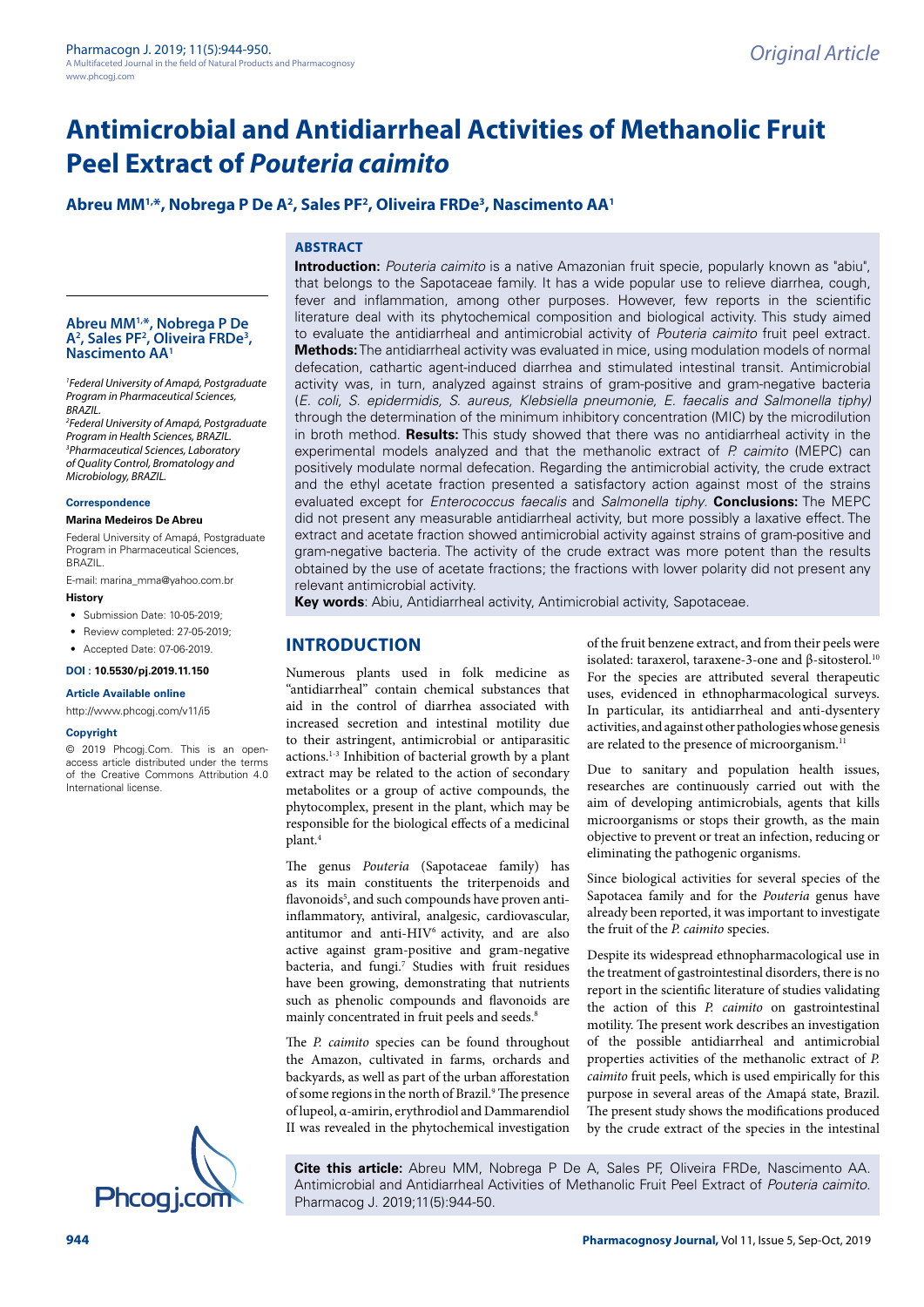transit, both in normal conditions and in cathartic agent-induced diarrhea.

# **MATERIAL AND METHODS**

#### Collection and botanical identification

The mature fruits of *P. caimito* species were collected in the Municipality of Santana, Amapá, Brazil (latitude: 0º3'9.24"S / longitude: 51º9'57.99" W), by the dusk, in the months of april and may, in a residential area, where other different species of plants were also cultivated. After, they were sent to the Animal Experimentation Laboratory (LEA) of the Federal University of Amapá (UNIFAP) and an exsicta was deposited in the *Amapaense* Herbarium (HAMAB) for specimen identification, under the number 019138.

## Preparation of crude extract

According to Brazilian Pharmacopoeia, $12$  to obtain the methanolic extract of *P. caimito* (MEPC), the fruit peels (736 g) were dried in an oven (EL 1.4, Odontobrás, São Paulo, SP, Brazil) at 40ºC (104ºF) for 72 h and milled in a knife mill (031, Valinhos, São Paulo, Brazil). The powder obtained (544 g) was macerated in 3 L of methanol (CH<sub>3</sub>OH), under stirring, every 24 h for 7 days. The resulting extractive solution was filtered and concentrated in a rotary evaporator (FST 801, Fisatom, São Paulo, Brazil) at a temperature of 40°C (104ºF) until obtaining a pasty extract.13

#### Obtaining the fractions (partition: liquid-liquid)

From the crude extract, the liquid-liquid partition was performed, using a system of solvents in increasing order of polarity. Initially the crude extract was resuspended in methanol/water (4:6) solution, then the serial partition was performed with 200 mL of the following solvents: n-hexane ( $C_6H_{14}$ ), chloroform (CHCl<sub>3</sub>) and ethyl acetate ( $C_4H_8O_2$ ), respectively. Subsequently, all fractions obtained were concentrated on a rotary evaporator and the final product was weighed for yield calculation. To calculate the yield, the following formula was used.14

$$
Yield = \frac{\text{weight of the fraction}(g)}{\text{weight of extract}(g)} \times 100\%
$$

## Animals

Male Swiss albino mice (*Mus musculus*), from the Laboratory of Animal Experimentation of UNIFAP, weighing between 25 and 35 g, were used for antidiarrheal activity assays. The animals were kept under controlled temperature conditions (25°C/ 77ºF) and a light-dark cycle of 12 h (6:00 a.m. - 6 p.m.), with free access to feed and water.

#### Evaluation of antidiarrheal activity

For each experimental protocol (modulation of normal defecation, cathartic agent-induced diarrhea and stimulated intestinal transit) five groups of five animals ( $n = 5$ ) were used, to which were administered, respectively: positive control (loperamide 5 mg/kg), vehicle (5% Tween80) and MEPC at doses of 30 mg/kg, 100 mg/kg and 300 mg/kg, following the study proposed by Medeiros,<sup>16</sup> with modifications.

Before each experiment, the animals were submitted to an 18 h fasting with free access to water. They were placed separately in appropriate cages, with metal grating at the bottom to avoid coprophagy, as well as the ingestion of wood shavings.<sup>15</sup>

## Modulation of normal defecation in mice

After the fasting period, each group of animals received their respective treatments: positive control (loperamide 5 mg/kg), the control (vehicle: 5% Tween80) and MEPC at doses of 30 mg/kg, 100 mg/kg and 300 mg/kg. Subsequently, they were then placed in individual cages with filter paper at the bottom for feces visualization and after one hour of administration, the total number of feces was counted for each individual animal, every hour, up to four hours. The total number of feces excreted per group was registered and compared with the groups receiving the extract and the control groups.16

## Cathartic agent-induced diarrhea in mice

Following the model of Izzo et al.<sup>17</sup> and Galvez et.al <sup>15</sup>, with modifications, diarrhea was induced by oral administration of castor oil (0.3 mL/ animal). After 30 minutes the treatments were administered: loperamide (5 mg/kg), vehicle (Tween80® a 5%), MEPC 30 mg/kg, 100 mg/kg e 300 mg/kg. The animals were then placed in individual polyethylene cages, with filter paper in the bottom (changed every hour). The severity of diarrhea was evaluated for four hours on an arbitrary scale, and a score was assigned to each animal, taking into account the consistency of the feces present in each paper, as follows: 0  $=$  no feces; 1 = normal feces; 2 = diarrheal (soft or aqueous feces). The number of normal and diarrheal feces were noted and compared to the respective control groups counts.

#### Stimulated intestinal transit in mice

The respective groups of animals were initially treated with the extract (MEPC 30, 100 and 300 mg/kg), loperamide (5 mg/kg) and the vehicle. After 60 minutes, castor oil (0.3 mL/animal, v.o) was administered and, after another 60 minutes, a suspension of activated charcoal (5.0%) in Agar (1.5%) was also administered (0.3 mL/animal, v.o) to the animals. They were euthanized 40 minutes after administration of the activated Agar-charcoal suspension, having their intestines dissected to verify the distance covered by the marker suspension. The total length of the small intestine and the length of the distance covered by the marker suspension were measured.18 The results were expressed as a percentage of the distance covered by the suspension in function of the total length of the small intestine, calculated by the formula below<sup>19</sup>:

distance traveled by charcoal  $%$  intestinal transit  $=$ x 100% total small intestine lenght

## Antimicrobial activity of the extract and fractions

#### *Microorganisms and culture medium*

Bacteria were obtained from the National Institutes of Health Quality Control (INCQS)/ Oswaldo Cruz Foundation (FIOCRUZ), three grampositive strains: *Staphylococcus aureus* (ATCC 6538), *Staphylococcus epidermidis* (ATCC 12228) and *Enterococcus faecalis* (ATCC 9083); and three gram-negative strains: *Escherichia coli* (ATCC 8789), *Klebisiela pseudomonas* (ATCC 4382), *Salmonella typhi* (ATCC 259). They were kept at the Quality Control, Bromatology and Microbiology Laboratory of UNIFAP, on nutrient agar. The culture medium used in the microbiological assays were Müller-Hinton Agar (Merck®), prepared and used according to the manufacturer's instructions.

#### Bacterial inoculum

The bacterial inoculum of the used strains was obtained from 24 h culture at 35°C (95 ºF) and the suspensions prepared in test tubes (16 x 16 mm) containing 10 mL of sterile saline (NaCl 0.9%). Then, these suspensions were shaken for two minutes with the aid of Vortex apparatus, the turbidity being compared and adjusted to that presented by the 0.5 standard of McFarland scale, equivalent to  $10^8$  CFU/mL<sup>20,21,22</sup>. The bacterial suspensions were diluted 1:9 v/v in saline solution to obtain a final inoculum containing, approximately, 10<sup>3</sup> CFU/mL as described by the Clinical and Laboratory Standards Institute.<sup>23</sup>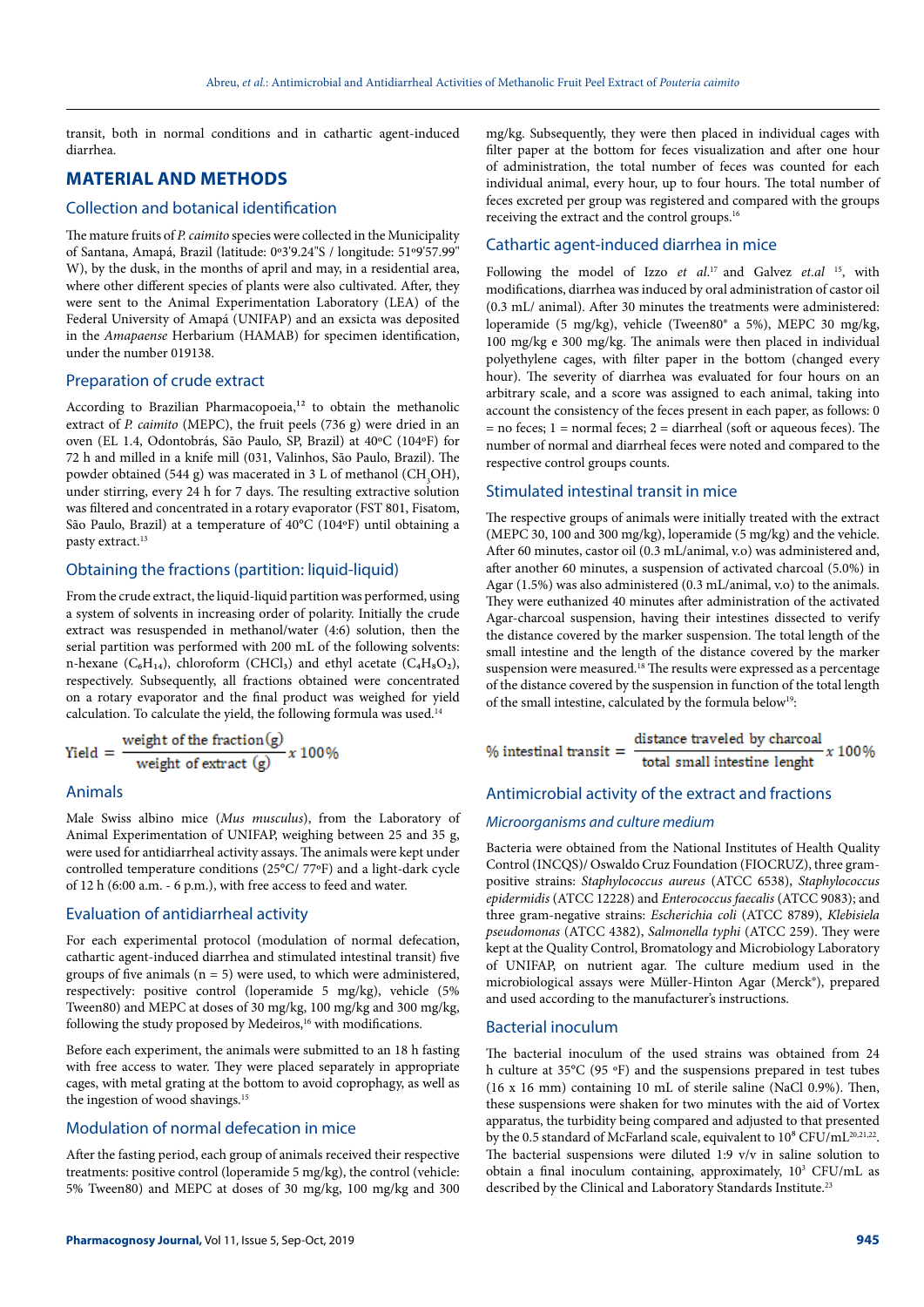## Minimal Inhibitory Concentration (MIC) and Minimal Bactericidal Concentration (MBC)

The MIC and MBC assays were performed using the method of microdilution in broth, in the Mueller-Hinton broth, as described by the Clinical and Laboratory Standards Institute.<sup>23</sup>

For the microdilution test, 100 μl of the nutrient broth and then 100 μl of the natural product (crude extract, hexane fraction, chloroform fraction and ethyl acetate fraction) were added to each of the 96 wells of the plate, at the initial concentration of 5 mg/mL. Serial dilution at the ratio of 2 was performed (5 mg/mL to 0.16 mg/mL) for the extract and fractions. After the dilutions, 100 μl of the inoculum suspensions were inoculated into all wells. The plate was incubated at 35°C (95ºF) for 24h and cloraphenicol (50 μg/mL) was used as a positive control. Control of the culture medium and the negative control (vehicle) were also performed.

 In order to determine the MIC of extract and fractions against the bacterial species tested, a solution of resazurin sodium in sterilized distilled water (0.01% w/v) was used. After the incubation period, 20 μL of this indicator solution was dispensed into each well, and then incubated again for 3h at 35°C (95 ºF) in an oven. The interpretation of the result related to MIC was seen more securely, defined as the lower concentration of the natural product capable of inhibiting bacterial growth, evidenced by the blue color of the indicator used, where the change from blue to pink indicate reduction of resazurin by growth of bacterial strains.<sup>24</sup>

To determine MBC, 10 μL of the contents of each well showing bacterial growth were seed and incubated on Mueller-Hinton agar at 37 °C (98.6 ºF) for 24h. The MBC was defined as the lowest concentration of extracts or fractions that resulted in no growth or less than three colonies (99.9% death), as described by Quadros *et al*. 25

## Statistical analysis

Results were expressed as mean  $\pm$  standard error of the mean (s.e.m.) and analyzed using one-way variance analysis (one-way ANOVA / ANOVA) followed by the Tukey's test. The software used was GraphPad Prism, version 5.0 (GraphPad Software, San Diego, CA, U.S.A.). The level of significance was set at *p <0.05.*

#### Ethical and legal aspects

All the experimental protocols were duly appreciated by the Ethics Committee on the Use of Animals (CEUA) of the Federal University of Amapá (UNIFAP) receiving approval number 0017/2016.

# **RESULTS**

## Yield of crude extract and fractions

After concentration of the methanolic extract of the fruit peel *P. caimito* (MEPC), the hexane (FH), chloroform (FC) and ethyl acetate (FA) fractions, the percent yields were: 9.00%, 3.58, 1.74% and 0.80%, respectively.

## Evaluation of MEPC on modulation of normal defecation

Regarding the effect of MEPC on modulation of normal defecation in mice, it was evidenced that, 4 h after the treatments, the increasing doses of the extract (30 mg/kg, 100 mg/kg, 300 mg/kg) induced a mean evacuation of  $0.35 \pm 0.18$ ,  $2.7 \pm 0.67$  and  $0.4 \pm 0.08$ , respectively. These effects were different in relation to those observed in the negative control group (vehicle) and positive control group (loperamide 5 mg/ kg), both with mean evacuation of  $0.01 \pm 0.07$  (Table 1).

The number of evacuations throughout the 4h after the treatment with MEPC at the dose of 100 mg/kg was significantly higher when compared to the other doses (300 mg/kg and 30 mg/kg) and to the vehicle. In all groups, except for the one which received extract at the dose of 100 mg/ kg, it's observed that the values of evacuations reach zero at the end of 4 h. The positive control group (loperamide) had the results expected.

## Evaluation of the effects of MEPC on cathartic agentinduced diarrhea in mice

The total evacuation means of the extract at doses of 30, 100 and 300 mg/kg were 1.4 ± 0.45, 1.05 ± 0.32 and 0.65 ± 0.29, respectively. Compared to vehicle group (1.65  $\pm$  0.60), therefore, even though the mean evacuation were dose-proportionally inhibited, this effect is not statistically significant (Figure 1).

When compared to the vehicle group, the diarrheal evacuations of the extract groups also did not present significant difference between the means (Figure 1).

## Effect of MEPC on stimulated intestinal transit in mice

Oral administration of the extract at the doses tested (30, 100 and 300 mg/kg) did not show a significant reduction of the distance covered by the marker suspension when compared to the vehicle group, suggesting that the extract did not interfere in the intestinal transit (Figure 2). The mean inhibition was 74,66%  $\pm$  8, 72%  $\pm$  8,62 e 77,30%  $\pm$  6,2 for the MEPC (dose 30 mg/kg, 100 mg/kg and 300 mg/kg, respectively), demonstrating no significant difference between means.

## Evaluation of the antimicrobial activity of the extract and fractions

With regard to antimicrobial activity, it can be observed in Table 2 that the crude extract was more effective against the strains of *S. epidermidis* and *E. coli*, with MIC of 0.6 mg/mL for both strains. The crude extract also presented relevant MIC values for the strains of *S. aureus* (1.2 mg/ mL) and *K. pneumonie* (1.2 mg/mL). Considering the fractions (hexane, chloroform and ethyl acetate), the ethyl acetate fraction presented better results, with MIC of 2.5 mg/mL for *S. aureus* and 1.2 mg/mL for *S. epidermidis*, *E. coli* and *K. pneumoniae*. The hexane and chloroform fractions presented MIC above 5 mg mL for *S. aureus*, *S. epidermidis*, *E. coli* and *K. pneumonia* strains. There was no antimicrobial activity against strains of *E. faecalis* and *S. tiphy.*

#### **Table 1: Mean of 4-hour evacuations of MEPC-treated groups at 30, 100 and 300 mg/kg and control groups.**

| <b>Treatment</b>                       | 1ª hour        | $2a$ hour      | 3ª hour      | 4 <sup>a</sup> hour | Mean $\pm$ e.p.m of 4h      |
|----------------------------------------|----------------|----------------|--------------|---------------------|-----------------------------|
| Loperamide                             | $0.4 \pm 0.24$ |                |              |                     | $0.01 \pm 0.07$             |
| Vehicle                                |                | $0.4 \pm 0.24$ |              |                     | $0.01 \pm 0.07$             |
| MEPC 30 mg/kg                          | $1.4 \pm 0.5$  |                |              |                     | $0.35 \pm 0.18$             |
| MEPC $100 \frac{\text{mg}}{\text{kg}}$ | $4.6 \pm 1.54$ | $4.6 \pm 1.43$ | $1 \pm 0.55$ | $0.6 \pm 0.6$       | $2.7 \pm 0.67$ <sup>*</sup> |
| MEPC 300 $mg/kg$                       | $1.2 \pm 0.58$ | $0.4 \pm 0.25$ |              |                     | $0.4 \pm 0.08$              |

\**p <0.05 vs* loperamide, vehicle, MEPC 30 mg/kg e 300 mg/kg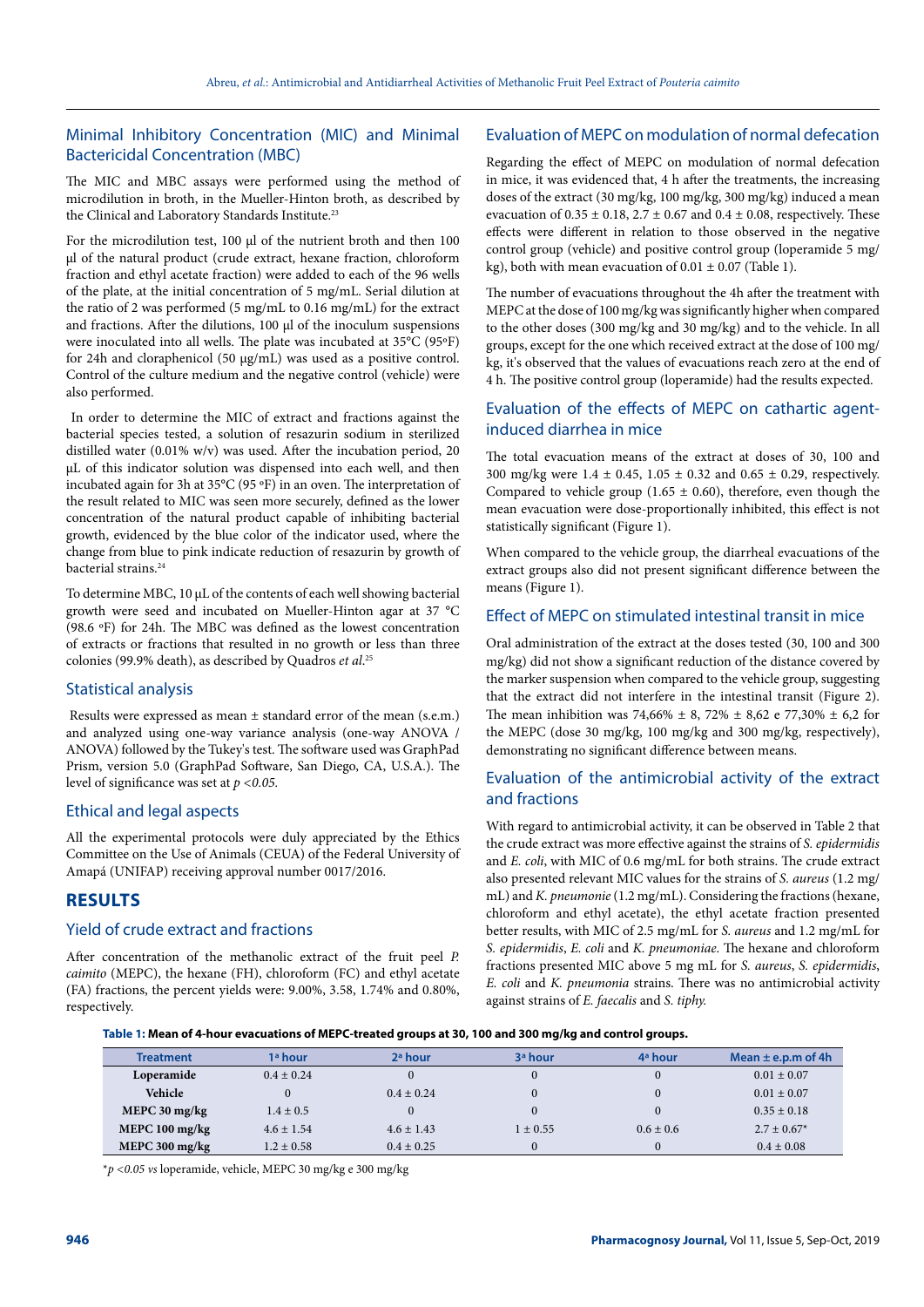

**Figure 1:** Effect of different doses of MEPC (30, 100 and 300 mg/kg), vehicle and loperamide on diarrhea induced by castor oil. In (A) total stools and (B) diarrheal stools.



**Table 2: Minimal Inhibitory Concentration (MIC) and Minimal Bactericidal Concentration (MBC) of** *P. caimito* **extract and fractions against gram positive and negative bacteria.**

|                            | СE  |                          | HF                       |                          | AF                       |            |            |                          |
|----------------------------|-----|--------------------------|--------------------------|--------------------------|--------------------------|------------|------------|--------------------------|
| <b>BACTERIA</b>            | CIM | <b>CBM</b>               | <b>CIM</b>               | <b>CBM</b>               | <b>CIM</b>               | <b>CBM</b> | <b>CIM</b> | <b>CBM</b>               |
| Staphylococcus aureus      | 1.2 | > 5                      | > 5                      | > 5                      | 2.5                      | > 5        | > 5        | > 5                      |
| Staphylococcus epidermidis | 0.6 | 5                        | 5                        | > 5                      | 1.2                      | 2.5        | 5          | 5                        |
| Enterococcus faecalis      |     | $\overline{\phantom{a}}$ | $\overline{\phantom{0}}$ | $\overline{\phantom{a}}$ | $\overline{\phantom{0}}$ | -          | -          |                          |
| Escherichia coli           | 0.6 | > 5                      | > 5                      | > 5                      | 1.2                      | 2.5        | > 5        | > 5                      |
| Klebsiella pneumonie       | 1.2 | > 5                      | > 5                      | > 5                      | 1.2                      | 1.2        | 5          | > 5                      |
| Salmonella tiphy           | -   |                          | $\overline{\phantom{a}}$ | ۰                        | $\overline{\phantom{0}}$ | -          | -          | $\overline{\phantom{a}}$ |

 $CE=$  crude extract;  $HF =$  hexane fraction;  $AF =$  acetate fraction;  $CF =$  chloroform fraction

## **DISCUSSION**

Many plant compounds, such as the triterpenes and flavonoids found in the genus *Pouteria<sup>5</sup>*, are responsible for proven biological activities, such as antimicrobial, fungicidal, anti-inflammatory and antioxidant.26-28 Plants used in folk medicine as antidiarrheal have in their composition chemicals with astringent, antimicrobial or antiparasitic actions, helping to control diarrhea, in addition to reducing intestinal transit and increasing water absorption.<sup>29</sup>

Others researches, with similar methodology used in the present study, have demonstrated the potential antidiarrheal activity of plant extracts (*Psidium guajava, Stachytarpheta cayenensis, Polygonum punctatum, Eugenia uniflora, Aster squamatus*, *Byrsonima cinera* and *Cymbopogon citratus*)<sup>29-32</sup> and according to a study by Di Carlo *et al.*<sup>33</sup>, plants with flavonoids present an inhibitory activity on the intestinal transit of mice and inhibit the water and sodium secretion stimulated by castor oil in rats. In addition, plants that contain tannins in their composition may have an antidiarrheal effect.<sup>29</sup>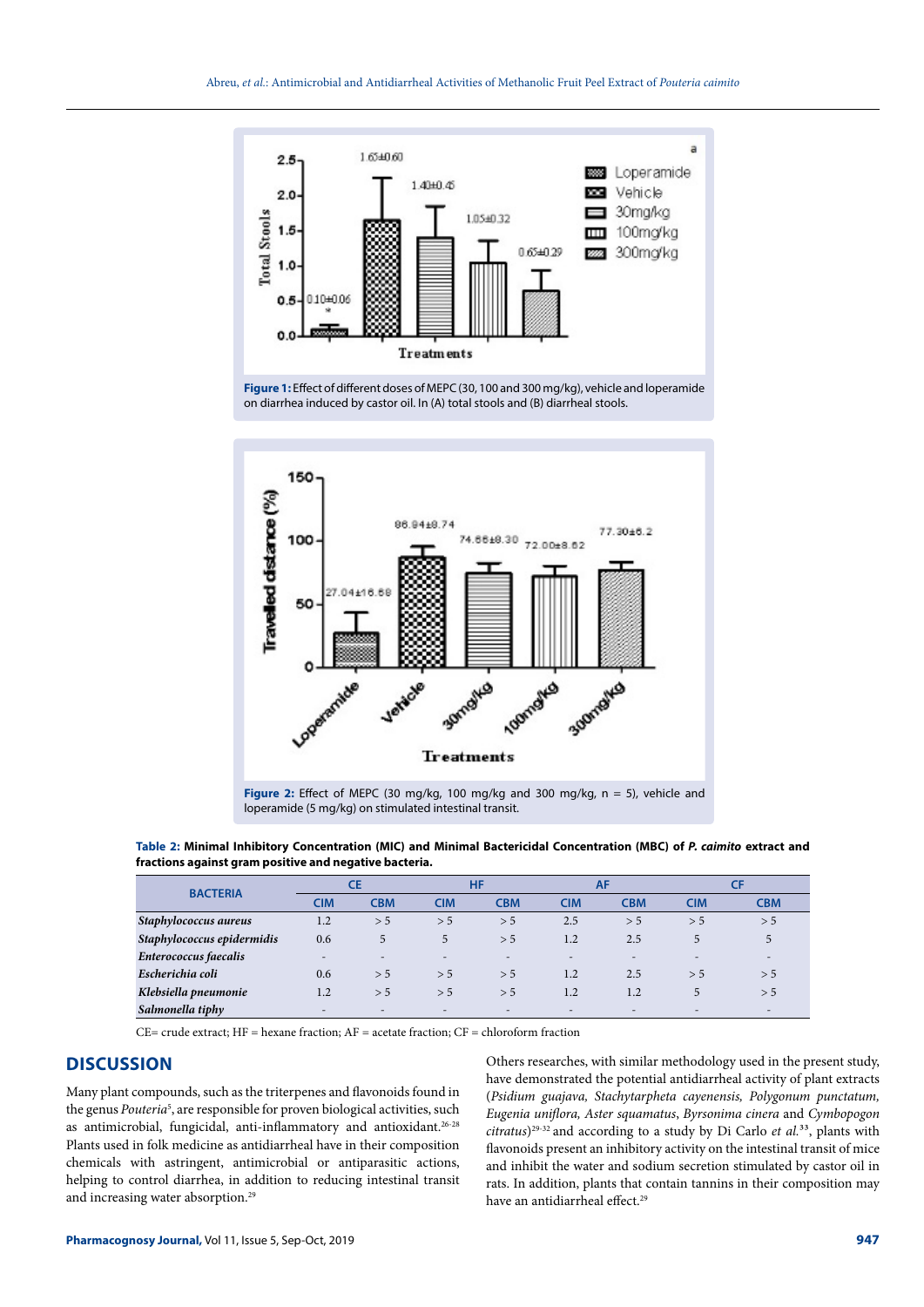Considering its popular use and assuming that terpenes, phenols and flavonoids, reported for *Pouteria* genus e *P. caimito* species<sup>5</sup>, could contribute to a possible antidiarrheal activity of this plant, we investigated whether the extract of the fruit peels would have an influence on normal defecation, stimulated diarrhea and intestinal transit. However, the extract was not able to significantly inhibit these responses in mice, as demonstrated in the studies above. The MEPC, had, instead, a positive modulation effect on this parameter, but it was not possible to determine the reason in the present study.

The presence of certain phytochemicals constituents in plants can be influenced by some factors such as season, time of harvesting, handling and packaging of the plant, or degradation of constituents by environmental factors.34 That may be one of the reasons why the studied species do not demonstrate the activity expected.

Assuming that diarrhea may be infectious, antimicrobial drugs could be used on the treatment, but as a result of the generalized resistance of these pathogens to medication, pharmacotherapeutic possibilities have become increasingly restricted.<sup>35</sup> Then, due to the presence of several studies with the *Pouteria* genus and aiming to investigate the antidiarrheal effect attributed to the species under study, we attempted to identify the Minimal Inhibitory Concentration (MIC) and Minimal Bactericidal Concentration (MBC) against the bacterial species tested.

Others species of *Pouteria* genus showed action against bacterial strains, including those tested in this study. The species *P. venosa*<sup>36</sup>, *P. torta*<sup>37,38</sup>, *P. pallida* and *P. gardnerii*39,40 showed activity against *S. aureus*. The *P. venosa*36 has an effect on *S. epide*rmidis, and *P. torta*37, *P. ramiflora, P. glomerata, P. psamophila* and *P. grandiflora*41 had antimicrobial action for *E. coli*. A recent study showed that strains of *Klebsiella pneumoniae* were the target of the inhibitory action of the *P. caimito* leaf extract.<sup>42</sup> There were no studies, to our knowledge, demonstrating the action of the genus on *Enterococcus faecalis* and *Salmonella tiphy*.

In the present study, both the crude extract and the ethyl acetate fraction showed action against gram-positive bacteria (*S. aureus* and *S. epidermidis*), and gram-negative (*E. coli* and *K. pneumoniae*), being the activity of the crude extract more potent. However, there was no action of MEPC and fractions against strains of *Enterococcus faecalis* and *Salmonella tiphy*, such data corroborating with the literature data for the genus. According to Fabry *et al*. 43, for an extract to be considered as potentially useful in therapeutics, the MIC value should be lower than 8 mg/mL and in the evaluation of the antimicrobial activity of *P. caimito*, as the results were better for the crude extract and then for ethyl acetate fraction, the results obtained in this study suggest that the active compounds have more polar characteristics, since the hexane and chloroform fractions were not efficient. Moreover, the antimicrobial effect may be due to the synergism of substances that, when fractionated, tend to decrease efficacy.

## **CONCLUSIONS**

In view of the obtained results, we can conclude that the methanolic extract of *P. caimito* (MEPC), at the doses tested, did not present direct antidiarrheal activity on the gastrointestinal tract, either altering the normal defecation frequency, inhibiting induced diarrhea or stimulated intestinal transit. However, MEPC and the acetate fraction showed antimicrobial activity against strains of Gram-positive and Gramnegative bacteria. The activity of the extract was the most potent and the fractions with less polarity did not present any relevant activity.

## **ACKNOWLEDGEMENTS**

We would like to thank the Laboratory of Quality Control, Bromatology and Microbiology of the Federal University of Amapá. We also thank the professor Carlos Henrique Medeiros de Abreu from the State University of Amapá, for his collaboration in the statistical analyses.

## **REFERENCES**

- Almeida CE, Karnikowski MGO, Foleto R, Baldisserotto B. Analysis of the antidiarrhoeic effect of plants used in popular medicine. Rev Saúde Públ*.*  1995;29(6):428-33.
- 2. Caceres A, Cano O, Samayoa B, Aguilar L. Plants used in Guatemala for the treatment of gastrointestinal disorders. Screening of 84 plants against enterobacteria. J Ethnopharmacol*.* 1990;30(1):55-73.
- 3. Silva SL, Nascimento AA, Ribeiro EFB, Ribeiro RB, Alves CM, Santos AM, Burmann APR, Mira Neto RDA. Avaliação da toxicidade aguda pré-clínica do extrato metanólico das cascas do caule de *Parahancornia amapa* (Apocynaceae). Acta Amaz*.* 2016;46(1):73-80.
- 4. ANVISA 2010. *Resolução nº 14 de 31 de março de 2010*. Diário Oficial da União. [updated 2010 Apr 30; cited 2018 Jan 27]. Available from: [www.](file:///C:\Users\Marina\Desktop\PHARMACOGNOSY JOURNAL\www.diariodasleis.com.br\busca\exibelink.php%3fnumlink=213878) [diariodasleis.com.br/busca/exibelink.php?numlink=213878](file:///C:\Users\Marina\Desktop\PHARMACOGNOSY JOURNAL\www.diariodasleis.com.br\busca\exibelink.php%3fnumlink=213878)
- 5. Silva CAM, Simeoni LA, Silveira D. Genus *Pouteria* : Chemistry and biological activity. Rev bras farmacogn*.* 2009;19(2A):501-9.
- Patočka J. Biologically active pentacyclic triterpenes and their current medicine Signification. J Appl Biomed*.* 2013;1(1):7-12.
- 7. Trombetta D, Castelli F, Sarpietro MG, Venuti V, Cristani M, Daniele C, et al. Mechanisms of antibacterial action of three monoterpenes. Antimicrob Agents of Chemother. 2005;49(6):2474-8.
- 8. Butler MS, Buss AD. Natural products—the future scaffolds for novel antibiotics? Biochem Pharmacol*.* 2006;71(7):919-29.
- 9. Rodrigues LA. *Contribuição ao estudo bioquímico de frutas tropicais e exóticas produzidas no Brasil: pectina, açúcar e proteína*. Dissertação, Instituto de Química, Universidade Estadual Paulista, Araraquara, São Paulo; 2009, p 4-55.
- 10. Ardon A, Nakano T. Triterpenes from the bark of *Pouteria caimito*. Planta med*.*  1973;23(4):348-52.
- 11. Vásquez SPF, Mendonça MD, Noda SDN. Etnobotânica de plantas medicinais em comunidades ribeirinhas do Município de Manacapuru, Amazonas, Brasil. Acta Amaz*.* 2014;44(4):457-72.
- 12. Anvisa. Agencia Nacional de Vigilância Sanitária. Farmacopeia Brasileira, volume 1. 5ª Ed. Brasilia,2010b. Available from: [http://portal.anvisa.gov.br/documents/3](http://portal.anvisa.gov.br/documents/33832/260079/5%C2%AA+edi%C3%A7%C3%A3o+-+Volume+1/4c530f86-fe83-4c4a-b907-6a96b5c2d2fc) [3832/260079/5%C2%AA+edi%C3%A7%C3%A3o+-+Volume+1/4c530f86](http://portal.anvisa.gov.br/documents/33832/260079/5%C2%AA+edi%C3%A7%C3%A3o+-+Volume+1/4c530f86-fe83-4c4a-b907-6a96b5c2d2fc) [fe83-4c4a-b907-6a96b5c2d2fc](http://portal.anvisa.gov.br/documents/33832/260079/5%C2%AA+edi%C3%A7%C3%A3o+-+Volume+1/4c530f86-fe83-4c4a-b907-6a96b5c2d2fc)
- 13. Schenkel EP, Gosmann G, Petrovick PR. Produtos de origem vegetal e o desenvolvimento de medicamentos. In: SIMÕES CMO et alii. Farmacognosia: da planta ao medicamento. Florianópolis e Porto Alegre: Editoras da UFSC e UFRGS, 1999.
- 14. Rodrigues TS, Guimarães SF, Rodrigues-das-Dôres RG, Gabriel JV. Métodos de secagem e rendimento dos extratos de folhas de *Plectranthus barbatus* (boldoda-terra) e *P. ornatus* (boldo-miúdo). Rev Bras Plantas Med. 2011;13:587-90.
- 15. Galvez J, Zarzuelo A, Crespo ME. Antidiarrhoeic activity of *Euphorbia hirta* extract and isolation of an active flavonoid. Planta med. 1993;59(4):333-6.
- 16. Medeiros FA de. Estudo fitoquímico e biológico de espécies amazônicas: Pradosia huberi (Ducke) Ducke (Sapotaceae) e Licania macrophylla Bent. (Chrysobalanaceae). Tese (Doutorado em Produtos Naturais e Sintéticos Bioativos) - Universidade Federal da Paraíba, João Pessoa, 2008.
- 17. Izzo AA, Nicoletti M, Giannattasio B, Capasso F. Antidiarrhoeal activity of *Terminalia sericea* Burch ex. DC extracts. (EMSI). In: Capasso, F.; Mascolo, N. (Eds). Natural drugs and the digestive tract, Roma, p. 223-230.
- 18. Visher P, Casals-Stenzel J. Influence of prostacyclin and indomethacin on castor oil induced gastrointestinal effects in rats. J Pharm Pharmacol*.* 1993;35(3):152- 6.
- 19. Wong Cl, Wai MK. Effects of aspirin and paracetamol on naloxone reversal of orphine-induced inhibition of gastrointestinal propulsion in mice. Eur J Pharmacol*.* 1981;73(1):11-9.
- 20. NCCLS. 2004*. Performance standards for antimicrobial disk susceptibility testing*. Fourteenth informational supplement. NCCLS document M100-514. NCCLS, Wayne, Pa.
- 21. Hadacek F, Greger H. Testing of antifungal natural products: methodologies, comparability of results and assay choice. Phytochem Anal*.* 2000;11(3):137-47.
- 22. Cleeland R, Squires E. Evaluation of new antimicrobials in vitro and in experimental animal infections. In: Lorian, V. M. D., (Williams & Wilkins). *Antibiotics in Laboratory Medicine.*, Baltimore, Maryland, 1991 p. 739-789.
- 23. CLSI. (2012). *Methods for dilution antimicrobial susceptibility tests for bacteria that grow aerobically*; Approved Standard–Ninth Edition. Clinical and Laboratory Standards Institute (CLSI) document M07-A9 [ISBN 1-56238-783-9] USA.
- 24. Mann CM, Markham JL. A new method for determining the minimum inhibitory concentration of essential oils. J Appl Microbiol. 1998;84(4):538-44.
- 25. Quadros AU, Bini D, Pereira PT, Morone EG, Monteiro MC. Antifungal activity of some cyclooxygenase inhibitors on Candida albicans: PGE2-dependent mechanism. Folia Microbiol (Praha). 2011;56(4):349-52.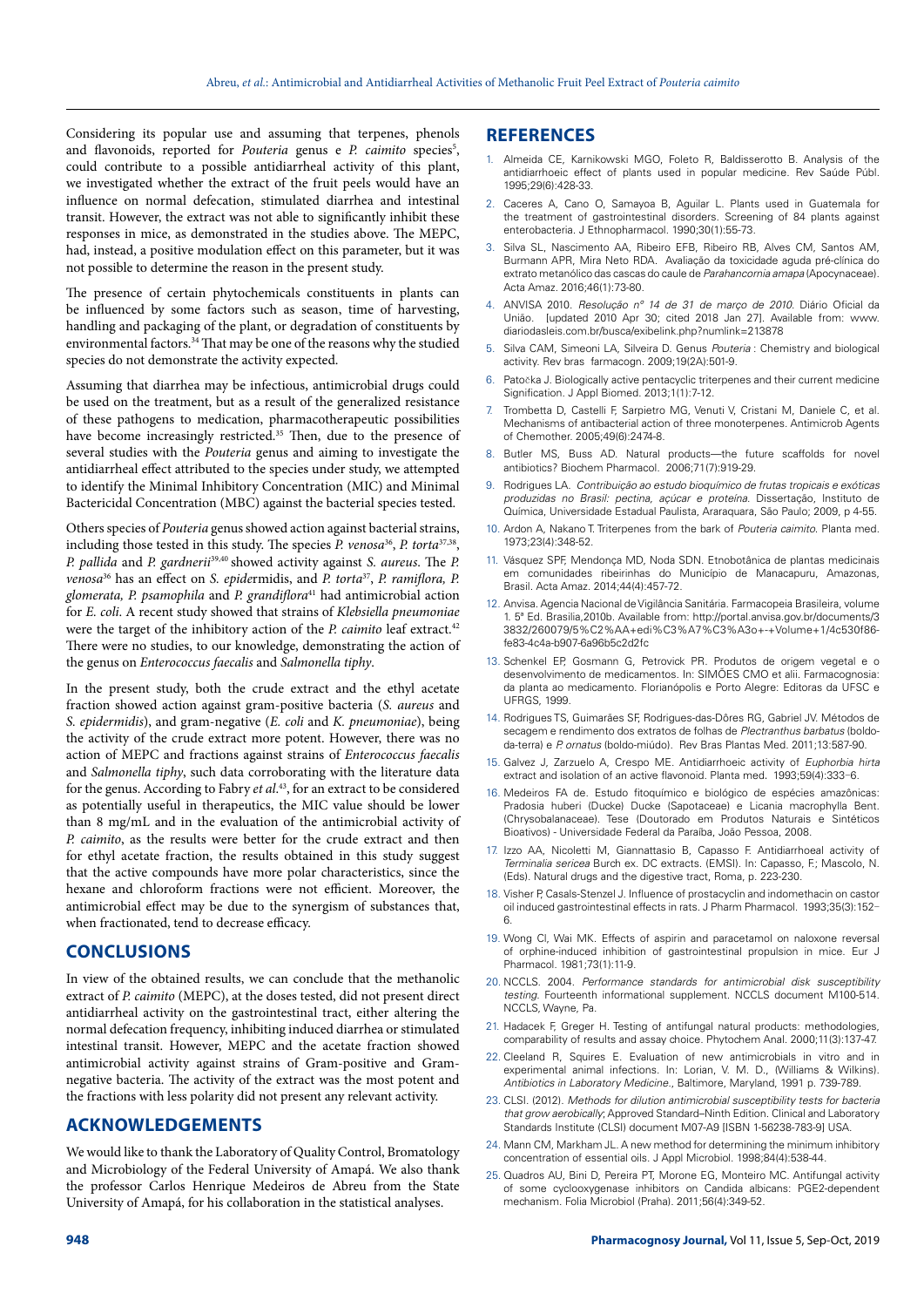- 26. Oliveira AKM, Rizzi ES, Pereira KCL, Bono JAM, Pina JC, Matias R. Phytochemical analysis and fungicide potential of *Pouteria ramiflora* against *Lasiodiplodia theobromae.* Horti Bras. 2017;35(4):564-70.
- 27. Okoba D. *Atividade Antimicrobiana dos Extratos Hidroalcóolicos de Frutos do Pantanal: Byrsonima cydoniifolia A. Juss. (Canjiqueira), Pouteria glomerata (Miq.) Radlk. (Laranjinha de pacu) e Vitex cymosa Bert. (Tarumã).* Dissertação (Mestrado Saúde e Desenvolvimento), Universidade Federal do Mato Grosso do Sul, Campo Grande, Mato Grosso do Sul. 2016, 66p.
- 28. Barreiros ALBS, Barreiros ML. Atividade antioxidante das frutas amazônicas abiu (*Pouteria caimito*), biribá (*Rollinia mucosa*) e cubiu (*Solanum sessiliflorum*) pelo método do seqüestro do DPPH*.* In: 34ª Reunião Anual da Sociedade Brasileira de Química, Florianópolis- SC. Laboratório de Produtos Naturais – Departamento de Química – Universidade Federal de Sergipe, 2011.
- 29. Almeida CE, Karnikowski MGO, Foleto R, Baldisserotto B. Analysis of antidiarrhoeic effect of plants used in popular medicine. Revista de Saúde Pública. 1995;29(6):428-33.
- 30. Caceres A, Cano O, Samayoa B, Aguilar L. Plants used in Guatemala for the treatment of gastrointestinal disorders. 1. Screening of 84 plants against enterobacteria. Journal of Ethnopharmacology. 1990;30(1):55-73.
- 31. Figueiredo ME, Michelin DC, Sannomiya M, Silva MA, Santos LC, Almeida LFR, et al. Avaliação química e da atividade antidiarréica das folhas de *Byrsonima cinera* DC. (Malpighiaceae). Brazilian Journal of Pharmaceutical Sciences. 2005;41(1):79-83.
- 32. Tangpu V, Yadav AK. Antidiarrhoeal activity of Cymbopogon citratus and its main constituent, citral. Pharmacologyonline. 2006;290-298.
- 33. Di Carlo G. Inhibition of intestinal motility and secretion by flavonoids in mice and rats: structure-activity relationships. Journal of Pharmacy and Pharmacology. 1993;45(12):1054-9.
- 34. Folashade O, Henry O, Peter O. Standardization of herbal medicines-A review. Int J Biodivers Conserv*.* 2012;4(3):101-12.
- 35. Barbuti RC. Diarreias agudas: Aspectos clínicos, etiológicos e terapêuticos. Rev Brasil Med. 2008:34(1):3-12.
- 36. Santos RFEP, Silva I, Veríssimo R, Lúcio I, Campesatto E, Conserva L, Bastos M. Estudo do potencial antimicrobiano e citotóxico da espécie *Pouteria venosa* (Sapotaceae). Rev Bras Plantas Med*.* 2015;17(3):367-73.
- 37. Lopez KSE. *Estudo químico e atividade biológica de Pouteria torta (Mart.) Raldk (Sapotaceae)*. Dissertação de Mestrado, Universidade de Brasília, Brasília. 2005, 197p.
- 38. Alves TMA, Silva AF, Brandão M, Grandi TS, Smania EFA, Junior AS, Zani CL. Biological screening of brazilian medicinal plants. Mem Inst Oswaldo Cruz*.*  2000;95(3):367-73.
- 39. Silva CA de M. *Contribuição ao estudo químico e biológico de Pouteria gardnerii (Mart & Miq.) Baehni (Sapotaceae)*. Dissertação Mestrado de Ciências da Saúde, Universidade de Brasília, Brasília, 2007, 173p. Available from: [http://](http://repositorio.unb.br/handle/10482/3379) [repositorio.unb.br/handle/10482/3379](http://repositorio.unb.br/handle/10482/3379)
- 40. Humason AW. *A search for multi-drug resistance pump inhibitor molecules by isolation of natural products*. Master of Science Dissertation with a Major in Chemistry, Faculty of Dedman College Southern Methodist University, Dallas, Texas, 2004, 75p. Available from: [https://search.proquest.com/openview/e373](https://search.proquest.com/openview/e3733e7f3702ac5ad771fe576e4d225e/1?pq-origsite=gscholar&cbl=18750&diss=y) [3e7f3702ac5ad771fe576e4d225e/1?pq-origsite=gscholar&cbl=18750&diss=y](https://search.proquest.com/openview/e3733e7f3702ac5ad771fe576e4d225e/1?pq-origsite=gscholar&cbl=18750&diss=y)
- 41. Agripino DG, Lima MEL, Silva MR, Meda CI, Bolzani VS, Cordeiro I, et al. Screening of brazilian plants for antimicrobial and DNA damaging activities. Biota Neotrop. 2004;4(2):1-15.
- 42. Evangelista ACS. *Pouteria caimito (Ruiz & Pav.) Radlk: um novo potencial terapêutico?* Dissertação (Trabalho de Conclusão de Curso) - Faculdade de Farmácia, Universidade Federal de Juiz de Fora, Juiz de Fora, Minas Gerais, 2017, 72p.
- 43. Fabry W, Okemo PO, Ansorg R. Antibacterial activity of East African medicinal plants. J Ethnopharmacol. 1998;60(1):79-84.



## **ABOUT AUTHORS**

**Marina Medeiros De Abreu**: Dietitian, graduated from the State University of Ceará, a postgraduate degree in Clinical Nutrition from Gama Filho University and master's degree from the Federal University of Amapá. He is currently a dietitian at "Mae Luzia" Maternity Hospital.

**Alessandra Azevedo Do Nascimento**: Graduated in Pharmacy (1997), Qualification in Clinical Analysis by the Federal University of Paraíba (1999), Master's (2001) and Doctor´s degree (2008) in Pharmacology of natural and synthetic bioactive products by Federal University of Paraíba (UFPB) - Laboratory of Pharmaceutical Technology. Currently an Associate Professor at the Federal University of Amapá and Coordinator of the Postgraduate Program in Health Sciences (PPGCS / UNIFAP). Experience in the field of Pharmacy, with an emphasis in Clinical Pharmacy and Preclinical Pharmacology.

## **GRAPHICAL ABSTRACT**